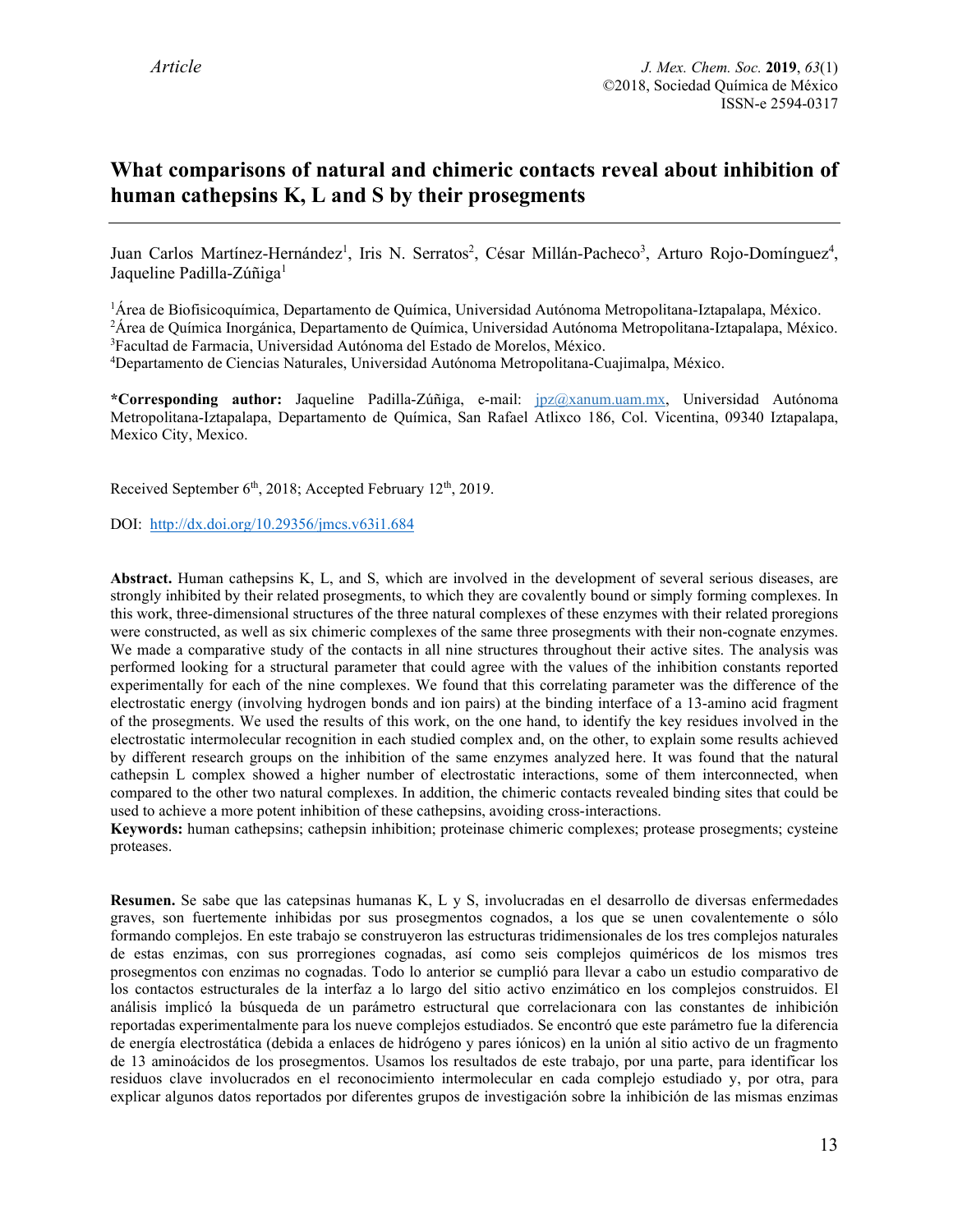aquí analizadas. Se encontró que el complejo natural de catepsina L establece un mayor número de interacciones electrostáticas, algunas de ellas altamente interconectadas, en comparación con los otros dos complejos naturales. Además, los contactos quiméricos revelaron sitios de unión que podrían usarse para lograr una inhibición más potente de estas catepsinas, evitando interacciones cruzadas.

**Palabras clave:** catepsinas humanas; inhibición de catepsinas; complejos proteínicos quiméricos; prosegmentos de proteasas; proteasas cisteínicas.

### **Abbreviations**

CK, mature cathepsin K; CL, mature cathepsin L; CS, mature cathepsin S; pCK, prosegment of cathepsin K; pCL, prosegment of cathepsin L; pCS, prosegment of cathepsin S; MD, molecular dynamics; PDB, protein data bank; Ki, inhibition constant; vdw, van der Waals.

#### **Introduction**

Human cathepsins K, L and S have been targets for the development of a large number of inhibitors because they are involved in the progression of degenerative or lethal diseases, such as osteoporosis and cancer metastasis [1-10]. These proteases are synthesized as inactive precursors, or zymogens, with an N-terminal segment of approximately 100 amino acids covalently bonded to the enzyme chain. This segment folds as an independent structural domain and is called a prosegment or proregion, and it attaches to the active site with inhibition constants in the nanomolar range [11-13]. To acquire their biological activity, these enzymes must remove the proregion following a series of processing steps that yield the completely free and functional mature enzyme [14-17]. Crystallographic structures of the precursors of these three cathepsins have been determined and are available from the Protein Data Bank [18].

Prosegments bind the cleft of the proteases active site in cavities and areas denoted by S and S´ symbols, according to the notation of Berger and Schechter [19] and reviewed later by Turk et al. [20]. The experimental inhibition constants (Ki) of the natural and chimeric enzyme-prosegment complexes for cathepsins K, L and S were reported by Guay et al. [21] and then collected by Wiederanders in his review [22]. In the present work we denote a natural complex when the cathepsin is inhibited by its own prosegment, and chimeric when a prosegment of a cathepsin inhibits a different enzyme. In both natural and chimeric cases, the proregion of each cathepsin inhibits the other enzymes by forming non-covalent complexes, that is, without a peptide bond between the C-terminus of the prosegment and the N-terminus of the enzyme. Although the experimental inhibition data has been available for some time, a comparative molecular description to analyze the interactions of these proteases with their cognate and chimeric prosegments has not yet been carried out. All this information could be useful for the development of better and more specific inhibitors as in the case of the related enzyme cathepsin B [23, 24].

In this paper, we present the construction of three-dimensional models of the natural complexes of cathepsins K, L and S with their cognate prosegments, pCKCK, pCLCL and pCSCS, respectively, and the six chimeric complexes, pCKCL, pCKCS, pCLCK, pCLCS, pCSCK and pCSCL. These human cathepsins were selected because besides the reported Ki values of the natural and chimeric prosegment-enzyme complexes, above mentioned, both the structures of their precursors and their complexes with organic inhibitors have been published in the PDB. All this data allowed us to construct the prosegment-enzyme complexes by homology modeling, and then to find a measurable structural parameter related to experimental values. This quantitative parameter of interaction was searched by its better correlation with the experimentally reported inhibition constants. Intermolecular van der Waals and electrostatic contact energies were calculated for each complex interface. The latter parameter, for a 13-amino acid prosegment fragment, was selected because it better describes the Ki values tendency, while maintaining a short chain representative of organic enzyme inhibitors. Then this structural parameter was used to analyze the enzyme-prosegment recognition interface, residue by residue, along the active site cleft for each constructed complex.

In order to validate the way of binding of the modeled prosegments, we analyzed and compared the most energetic contacts observed for the proregions with those established in the three-dimensional structures, deposited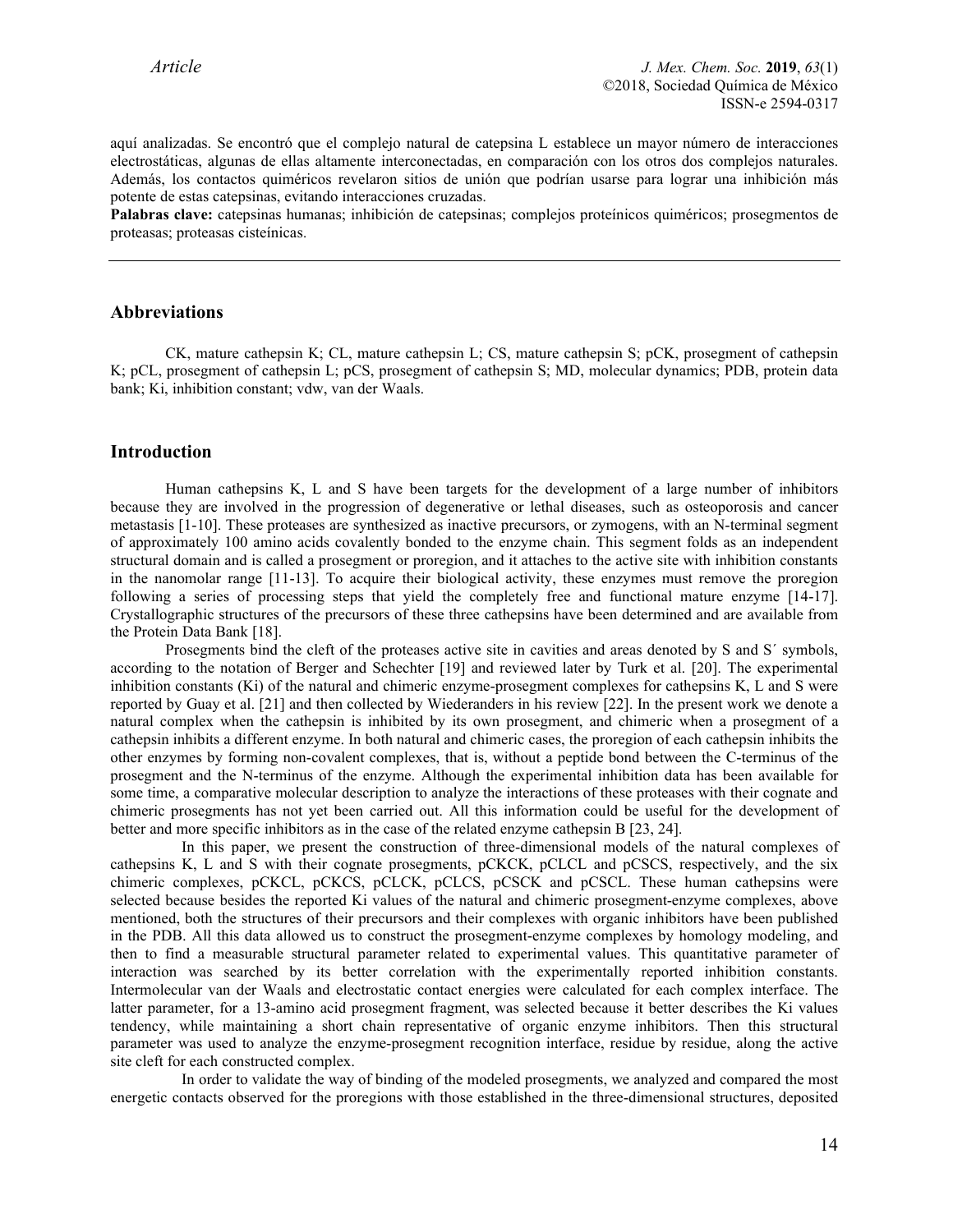in the PDB, of specific inhibitors bonded to the corresponding three human cathepsins. Finally, our findings were used to offer structural explanation to some results obtained for other search groups.

# **Experimental**

#### **Materials and Methods**

## **Molecular modeling and optimization of 3D prosegment-cathepsin structures**

All visualization, molecular modeling, energy calculations and minimizations were accomplished with the Molecular Operating Environment (MOE) package [25] using AMBER99, a force field parameterized for protein molecules, unless otherwise stated. All missing hydrogen atoms were assigned with MOE; partial electric charges for each atom were estimated by the Gasteiger method [26]. The three prosegment-cathepsin complexes formed by their natural, non-chimeric sequences (pCKCK, pCLCL and pCSCS) were modeled from the crystallographic structures of their single chain precursors that were deposited in the Protein Data Bank with IDs: 1BY8 [27], 1CS8 [28] and 2C0Y [29], respectively. For this task, missing residues in the PDB files were added to match with sequences reported in UniProt [30] for the cathepsin K, L and S precursors, with access codes: CATK\_HUMAN [31], CATL1\_HUMAN [32] and CATS\_HUMAN [33], respectively. Next, the peptide bond linking the prosegment with its mature enzyme moiety was eliminated, and the new N- and C-terminal groups were added, followed by a local geometry regularization until an RMS value of energy gradient below 40 kJ/(mol·nm) was reached. Modeling the 3D structures of the six chimeric complexes (pCKCL, pCKCS, pCLCK, pCLCS, pCSCK and pCSCL), for which no crystallographic information is available, made use of the HHpred server [34] based on the corresponding prosegment and mature cathepsin sequences, using the precursor structures of cathepsins K, L or S, as necessary. The proper stereochemical quality of all resulting structural models was validated by Verify3D [35] and by PROCHECK [36], as implemented in the PDBsum site [37]. Finally, a geometry regularization of each chimera was performed similarly to that carried out in the natural (non-chimeric) complexes.

### **Solvation, ionization state assignments and molecular dynamics simulations**

Solvation of the complexes was performed using the Water Soak subroutine of the MOE program using a water-molecules sphere of radius 0.7 nm from protein atoms. Since the reported experimental inhibition constants were determined at pH 5.5, we adjusted the ionization state of the corresponding residues with the Protonate 3D function implemented in MOE. Both thiolate and imidazolium groups were created for the Cys and His side chains of the catalytic residues, because this is required for a fully active enzyme in vivo. Finally, once again, an energy minimization was performed until the force gradient was below 40 kJ/(mol·nm), a condition necessary to keep the water molecules from slipping away from the protein surface during the molecular dynamics (MD) calculations. Once minimized, and to allow the free movement of the atoms and give rise to reach better enzyme-prosegment fits each system was subjected to a 300 K MD simulation with MOE using a canonical ensemble (NVT), until equilibration of all systems was attained, as judged by stabilization of the RMSD values with fluctuations less than 0.001 nm.

#### **Correlation with experimental values and interface interactions**

After MD simulations the 13-amino acid-long prosegment fragment, that spans the entire active site cleft and catalytic subsites, was analyze for the last 50 conformers to evaluate two structural parameters that could correlate with the reported Ki values, [21, 22]; the differential van der Waals (vdw) and electrostatic energies upon complex formation. Both parameters were calculated as  $\Delta E = E$  complex – (E enzyme + E prosegment) using the Potential Energy application of MOE for the nine complexes. The best correlation was obtained for the electrostatic interface energy (∆Eelec) using a 13-residue segment. The corresponding sequences are: VVQKMTGLKVPLS (residues 71 to 83) for pCK, FRQVMNGFQNRKP (residues 71 to 83) for pCL and VMSLMSSLRVPSQ (residues 73 to 85) for pCS. To determine its specific interactions with the enzyme, each residue from these segments was analyzed with the MOE Protein Contacts tool. All hydrogen bonds and ionic prosegment-cathepsin interactions were identified, along with their corresponding contact residues in the enzyme moiety. Parameters used in this task were as follows: disulfide bond cutoff 0.25 nm, sequence separation 4, and network separation 0. Both the hydrophobic and ionic cutoffs were set to 0.65 nm.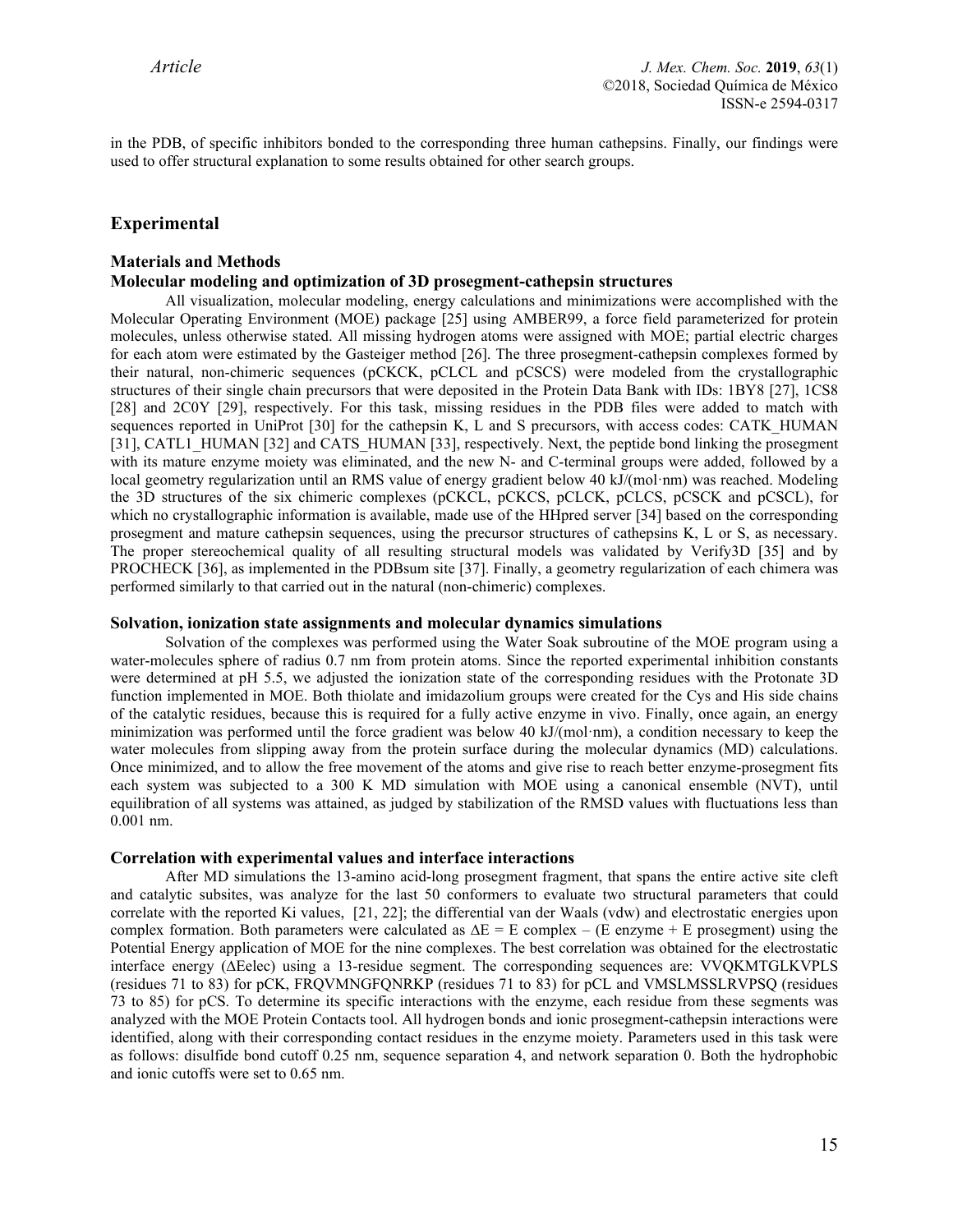### **Analysis of specific inhibitor molecules**

Structures of inhibitor-cathepsin complexes available in the PDB were compared to the enzyme-ligand interactions found in this work. A 4-(methyl sulfonyl) phenyl trifluoroethylamine amide derivative (PDB code 1vsn, an analog of cathepsin K inhibitor odanacatib) in complex with cathepsin K [38]; 4-biphenylacetyl-Cys-(D) Arg-Tyr-N-(2-phenylethyl) amide (PDB code 1mhw) in complex with cathepsin L [39], and thioether acetamide P3 inhibitor (PDB code 3kwn) bound to cathepsin S [40] were used. Negative charges of catalytic thiols in the 3kwn and 1mhw files were imposed; this last step was not necessary for 1vsn, since in this case the ligand is covalently linked to the active-site cysteine of cathepsin K. The geometry of these three structures was optimized in the same way as for the natural and chimeric complexes. To illustrate the interactions established for every cathepsin inhibitor with their respective enzyme, two-dimensional diagrams were drawn with the Ligand Interactions MOE tool. These diagrams are shown in Figs. SI2 1vsn, 1mhw and 3kwn (supporting information section) for cathepsin K, L and S inhibition complexes, respectively.

### **Results**

As mentioned in the Materials and Methods section, two intermolecular parameters were calculated for the nine modeled complexes of the human cathepsin-prosegment systems. We tested the correlation of both parameters with the Ki values and the results, using the 13-amino acid proregion fragments, are shown in Figs. 1a and 1b.

The strongest correlation with Ki values was found for the electrostatic energy of the prosegment-enzyme interaction (Fig. 1b). Interestingly, the electrostatic energy behavior in natural and chimeric complexes followed the same tendency, and the most outstanding fact is the location of the pCLCS chimera point out of the linearity. R2 values for the whole set of complexes, including this chimera, for the vdw and electrostatic interfacial energy fits to the Ki values are 0.1789 and 0.0249, respectively. An inconvenient interaction between two positively charged side chains was detected when analyzing the three-dimensional structure of pCLCS chimera; the Arg 11 from the prosegment and the Lys 64 from the enzyme. Calculus of free energies using the APBS program [41] for this chimera yielded unfavorable Coulomb interactions combined with one of the highest solvation values (Table SI1). These facts could lead to a net decrease in electrostatic binding affinity, but certainly the effect was not enough for explaining the high experimental Ki value of this chimera. We intended then to improve its three-dimensional structure by submitting the 13-amino acid prosegment fragment structure to docking simulations over the enzyme, however ΔEelec values and conformations of the best poses remained close to the initial data. Since the model of the pCLCS chimera may not be representative of the actual prosegment-enzyme binding, this structure was not considered in the following analysis.

The 13-amino acid segment used for electrostatic calculations extends from the unprimed to primed S subsites, and areas, of the active site, and it is presented with consecutive numbering in Table 1. A threedimensional representation of the fragment on the active site crevice is shown in Fig. 2 for the pCLCL natural complex. The rest of the structures are shown in the supporting information section (Figure SI1, panels A, B and C).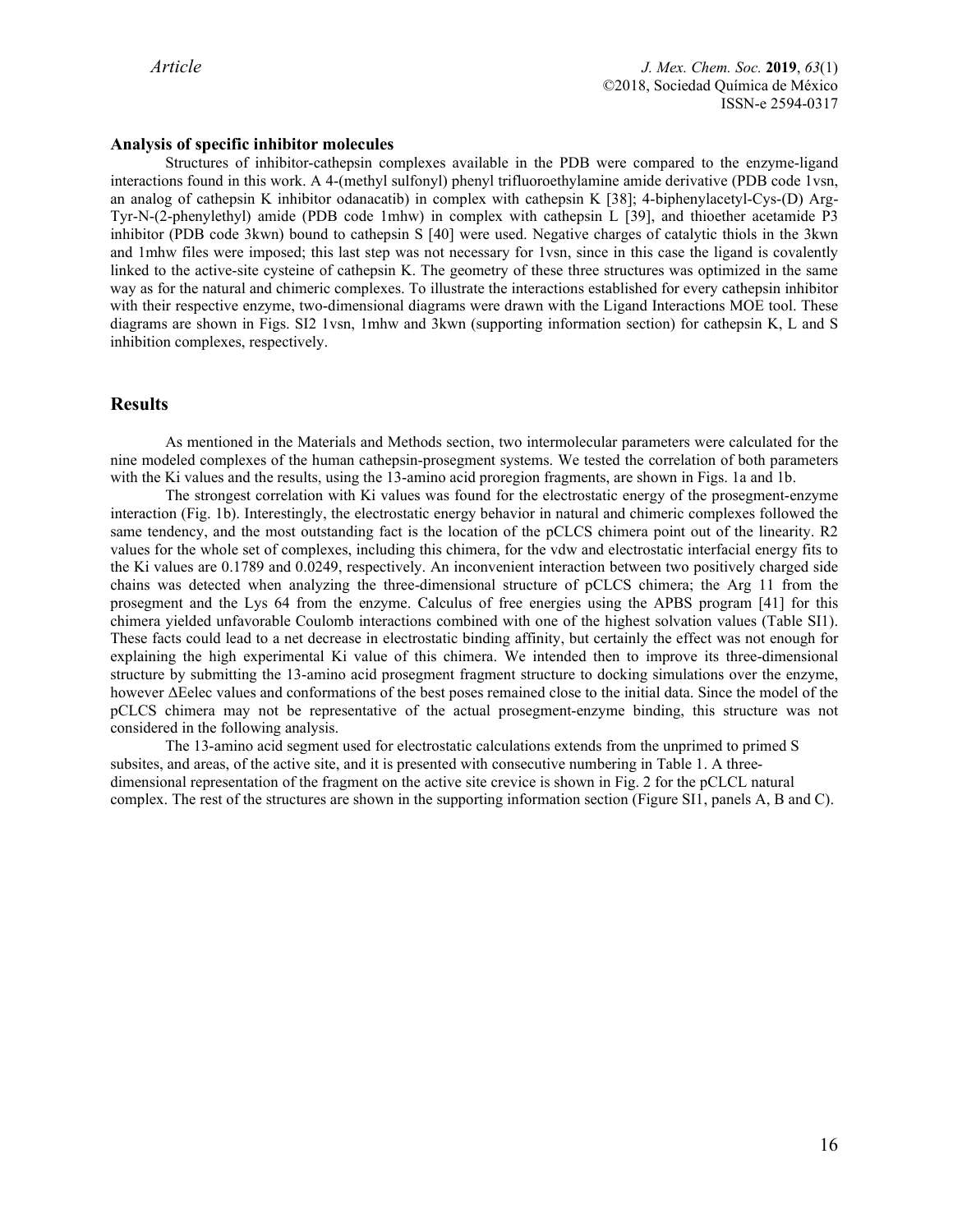

**Fig. 1.** Linear regression of the optimized linear correlation between Ki exp and structural ∆Evdw and ∆Eelec values, (a) and (b) respectively, as calculated with the MOE program (without considering pCLCS chimera data).

**Table 1.** Sequence and alignment of the 13-amino acid segments used for the electrostatic interaction calculations of prosegment-enzyme complexes, and also for the electrostatic profiles. Polar and positively charged side chain residues are highlighted in bold type.

|               |             | 3     |              |              |   |                 | 8                                         | 9 <sup>°</sup>    | 10 <sup>1</sup> | 11           | 12 | 13 |
|---------------|-------------|-------|--------------|--------------|---|-----------------|-------------------------------------------|-------------------|-----------------|--------------|----|----|
| $ {\bf pCK} $ |             | $Q^+$ | $\mathbf{K}$ | M            | T | $G \mid$        | $\begin{array}{cc} \cdot & L \end{array}$ | $\mathbf{K}^{-1}$ |                 | P            |    |    |
| $ pCL $ F     | $\mathbf R$ | Q     |              | $\mathbf{M}$ |   | $N \mid G \mid$ | $F \mid$                                  | Q                 | $\mathbf{N}$    | $\mathbf{R}$ | K  |    |
| pcs           | M           | S     |              | M            | S | S               |                                           | R                 |                 | P            | S  |    |



**Fig. 2.** Left: Ribbon representation of the pCLCL complex with the prosegment (shown in green) and the 13-amino acid interaction segment (in yellow). Right: Surface of the active site crevice of the mature enzyme. The catalytic subsites and areas are marked with letters and numbers. The yellow ribbon represents the 13-amino acid segment used for electrostatic calculations.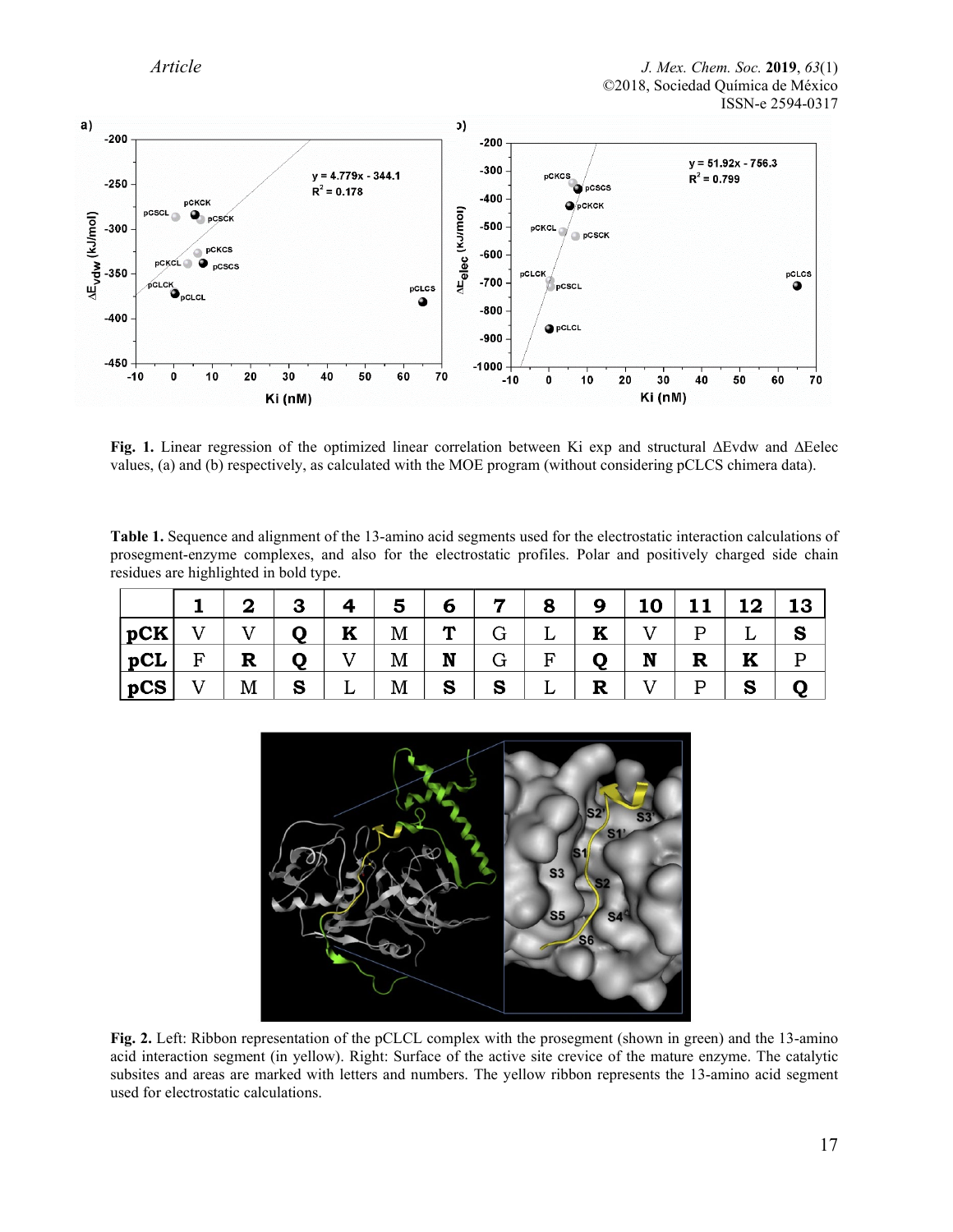### **Analysis of natural complexes**

To describe the nature of the prosegment-enzyme interaction in more detail, the electrostatic binding energy was calculated for each one of the 13 residues of the segments. The resulting highest-energy values are shown in Fig. 3.

Superposition of the entire prosegments upon binding their cognate enzymes yields an angle of approximately 30° between their third helix, with an RMSDC $\alpha$  value of 2.31 for the pCS and pCL proregions (Fig. 4). These results could explain the differences in selectivity of the enzyme for its prosegment during intermolecular recognition.



**Fig. 3.** Residues of the 13-amino acid fragments interacting with their correspondent mature enzyme. Numbering refer totothose positions in Table 1 for all three peosegment chains studied. To emphasize the most important contacts, only the interactions with energies equal to, or higher than, 40 kJ/mol are shown.



**Fig. 4.** Ribbon representation of the crystallographic structures for all three natural complexes of human cathepsin L (red), K (blue) and S (yellow) over the overlapped structures of their mature enzymes (RMSD C $\alpha$  = 0.112 nm) after MD simulation. The angle between the third prosegment helixes of cathepsin S (pCS) and L (pCL) is shown in green. As a reference, the mature moiety of cathepsin L (CL) is shown in white ribbons.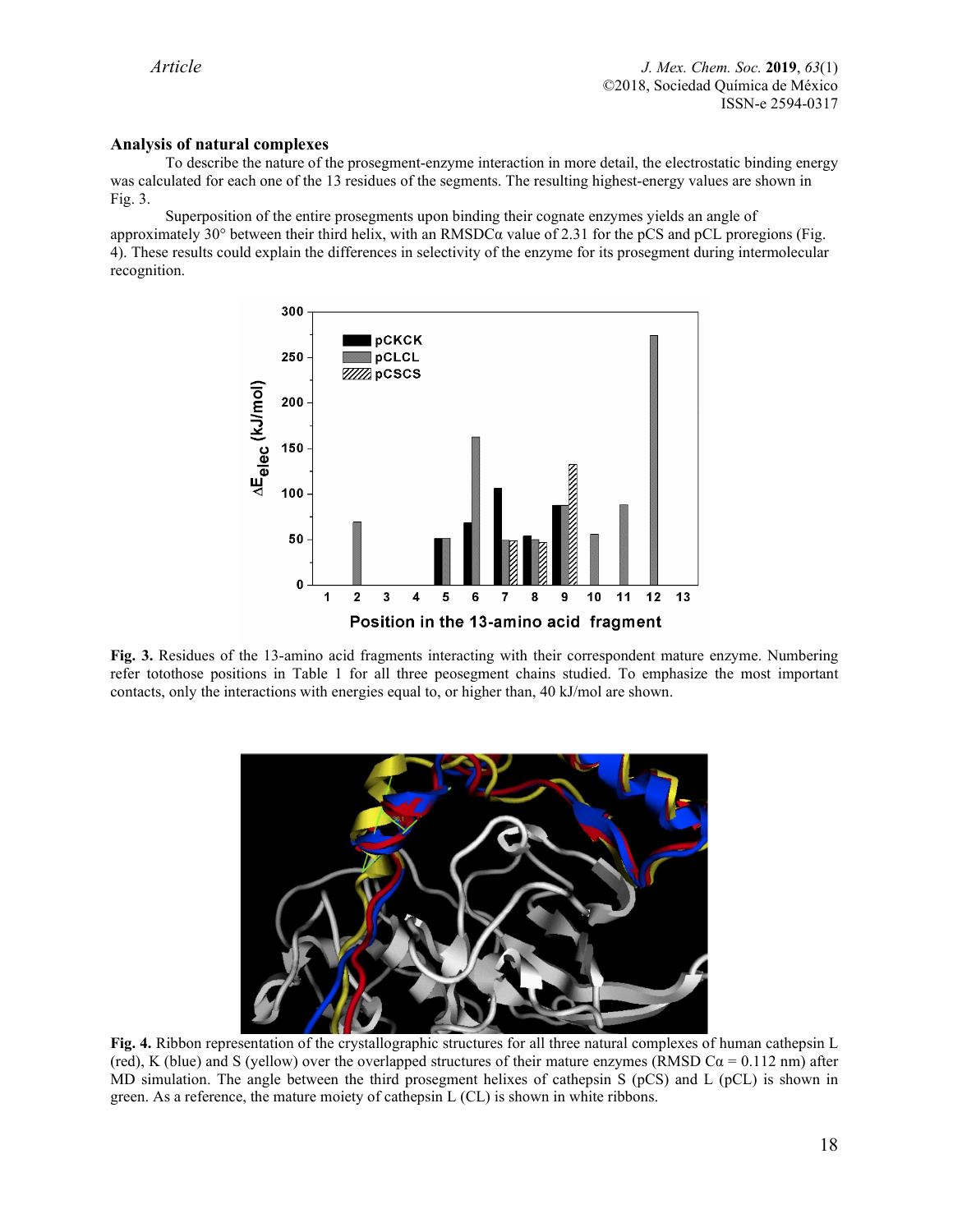### **Comparison between interface interactions in natural and chimeric complexes**

To make a comparative analysis of the chimeras and natural complexes, the differential electrostatic energies of the interfacial contacts were calculated over the 13-amino acid segments for the chimeric complexes and their corresponding natural ones. The results are shown in Fig. 5 and Table SI2.

To visualize details of every enzyme-prosegment interaction in the natural complexes and to identify the contributions of chimeric contacts, we made the diagram of contacts shown in Figure 6. For comparison purposes, this figure also includes the interactions seen between enzyme moieties and the specific cathepsin inhibitors analyzed in this work.



**Fig. 5.** Electrostatic energy profiles generated by subtracting the value of each identified interaction in the chimeric complexes from the interactions of the natural complexes for the same catalytic subsites and areas, in the active site cleft. Positive values indicate more favorable interactions in the chimera than in the natural complex. **a), b)** and **c)** show differential energetic profiles of the chimeric complexes of CK, CL and CS with respect to their natural complexes.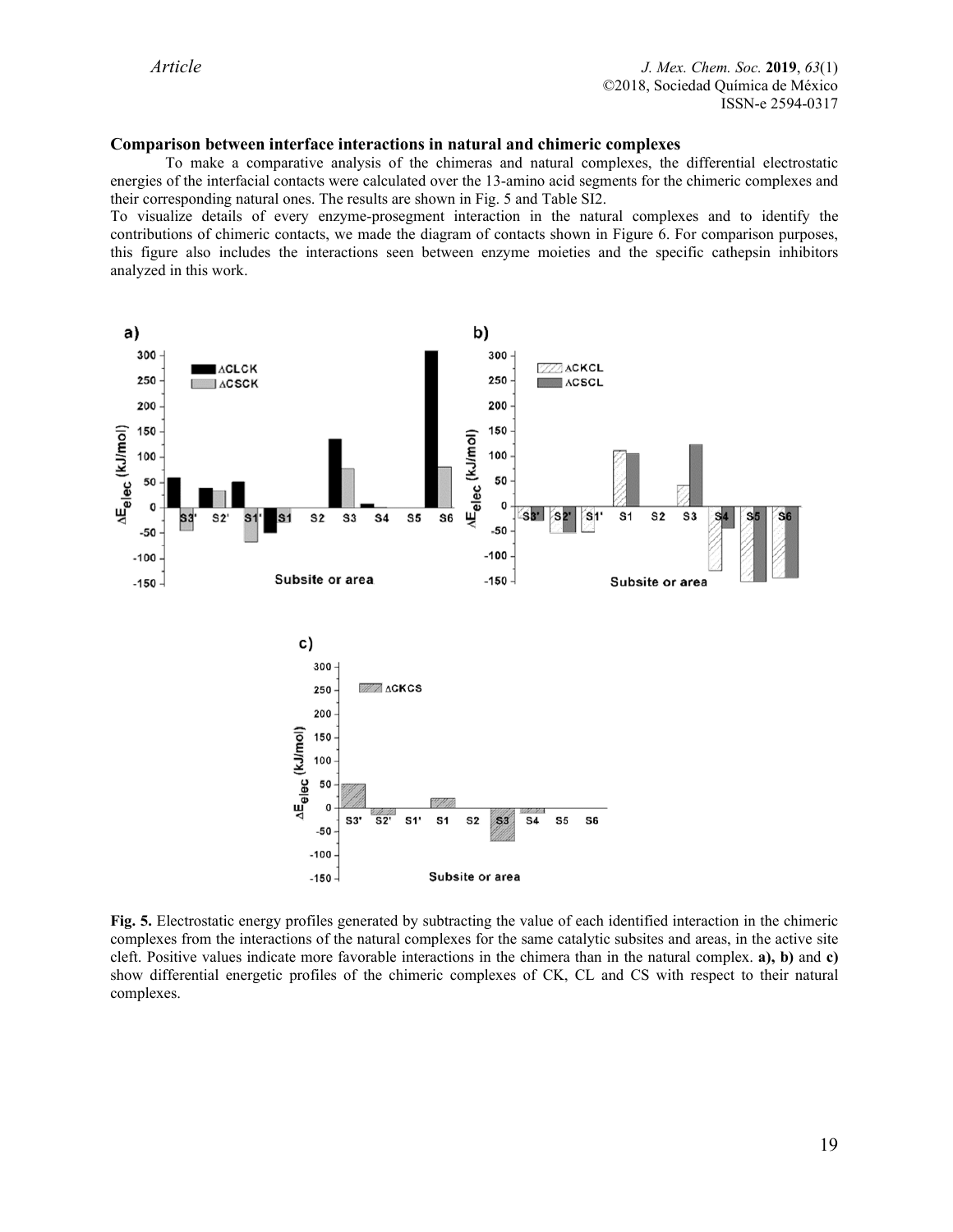

**Fig. 6.** Diagram of contacts for the enzymatic subsites and zones observed in the enzyme-prosegment interface complexes. Grey cells indicate natural complexes. The prosegment numbering is inverted. Red and black symbols indicate proregion and enzyme residues, respectively. Blue symbols indicate better contacts in chimeras than in natural complexes. Thick lines represent strong interaction energies (black, greater than 40 kJ/mol; red, greater than 80 kJ/mol). Ovals indicate contacts of specific inhibitors upon binding to the enzyme moiety; open symbols indicate common interactions with prosegments; closed ovals indicate interactions absent in prosegment-enzyme complex. Boxes indicate potential or current residues to be considered for the design of potent inhibitors. Segmented lines show the presence of the same proregion residue in two different subsites.

## **Discussion**

#### **Natural complexes**

Our results indicate that the highly energetic electrostatic interactions established by the proregions are more widely distributed and more highly interconnected in pCLCL than in the other two enzymes (Fig. 3 and 6). These facts could explain the significantly lower inhibition constant value for this complex  $(Ki = 0.12 \text{ nM})$ . Moreover, the S5 and S6 areas (particularly the latter) are important in the interface of the pCLCL complex because they establish important intermolecular ionic-pair interactions.

S2 subsite, not shown in Fig. 6, establishes hydrophobic interactions with the side chains of the eighth residues of the 13-amino acid prosegment fragments and it is the main chain of these residues which actually interact electrostatically with S4 subsite.

Comparative analysis of the three enzymes shows several coincidences upon binding to their cognate proregion, as shown in Fig. 3 and Table 1. For example, the seventh position includes a small amino-acid (7G or 7S) whilst position number eight is always hydrophobic (8L and 8F). Also, position number nine in Table 1 shows a large or basic amino acid group. These ninth and eighth residues show interactions with the enzymatic portion in the three natural complexes with different residues of the S3 and S4 subsites, respectively (Fig. 6). On the other hand, the seventh residue interacts with the S1 subsite in pCKCK and pCLCL, and with the nearby subsite S2' in pCSCS (Figs 6, and SI1, panels A, B, C, respectively).

The greatest differences in the enzyme-prosegment electrostatic binding of the pCLCL complex compared to those interactions in the other two natural complexes are due to five residues (the second, the sixth and from the tenth to the twelfth, Fig. 3), which bind to S1', S3, S4, S5 and S6 sites and areas, respectively (Fig. 6). The last three zones are located at the lower end of the active site cleft (Fig. 2). Those five subsites and areas probably determine the specificity of the intermolecular recognition in the pCLCL complex. Furthermore, residues Tyr 73 and Asp 72 of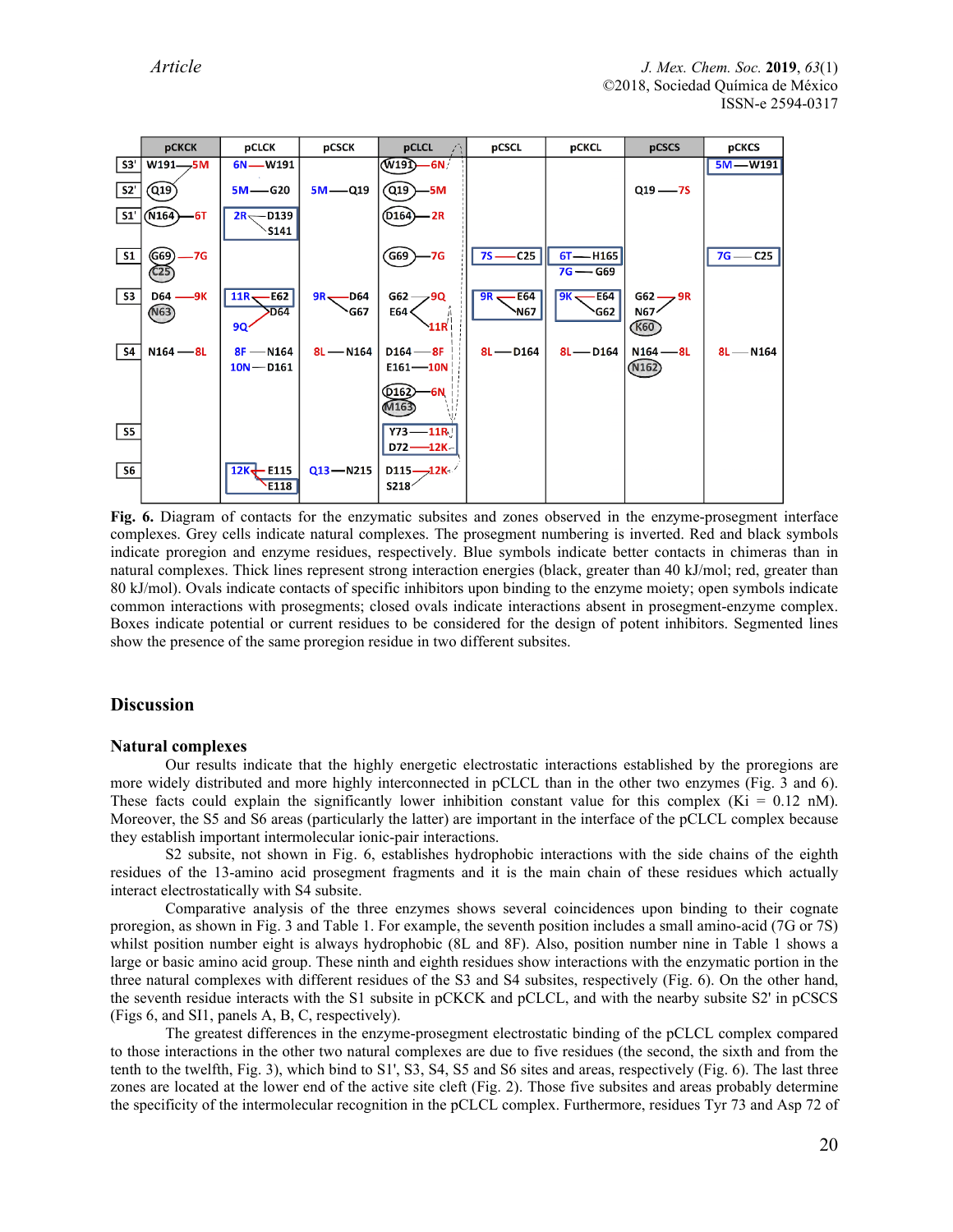the S5 area of CL bind to positively charged residues of the cognate prosegment and do not have any similarities with the rest of the natural complexes studied, therefore, they could be employed to improve the specificity of binding to this enzyme for inhibitor design. These residues and their contacts with the prosegment are marked with a box in Fig. 6 for the pCLCL complex.

The highest energy electrostatic interactions between the enzymes and their cognate proregions are in the S3' and S3 subsites of the pCKCK complex; the S3', S5 and S6 subsites of the pCLCL complex, and the S3 subsite of pCSCS (Figure 6). All of these zones are of great interest as potent inhibition sites of the three cathepsins studied in this work.

### **Chimeric complexes**

The great number of electrostatic interactions, established by pCL attached to CK, is remarkable when compared to those formed by the pCK on its cognate enzyme in the natural complex (pCKCK in Fig. 6). Indeed, the binding energy in the chimeric complex is significantly improved, as judged by the five interactions of positive bars in Fig. 5a, highlighted with wide red lines in Fig 6. for the pCLCK chimera. Several of these interactions are similar to those of the natural complex pCLCL, which is in agreement with their respective inhibition constant values that are the lowest of all the complexes studied in this work (Ki = 0.27 nM and 0.12 nM). Fig. 6 shows the great affinity for the same proregion in these two complexes and reveals the difficulty in designing specific inhibitors for CK and CL human proteases. Beyond these similarities, there are some small differences that could be used for specific binding to cathepsin K, revealed by the pCLCK chimera. For example, residues Glu 62 of the S3 subsite, Asp 139 and Ser 141 of the S1' subsite and Glu 118 of the S6 area are not involved in pCL binding to its cognate enzyme. Perhaps they could be used for the design of specific inhibitors of CK, with respect to CL (because CS could also be inhibited in the S3 subsite). The aforementioned residues are marked with boxes for the pCLCK chimera in Fig 6. and, according to Fig. 5a, they correspond to the same enhanced sites on pCSCK chimera.

The pCSCL and pCKCL chimeras improve electrostatic binding to the CL enzyme only in the S1 and S3 subsites (Fig. 5b), which present polar residues Ser and Thr (7S and 6T) and positively charged amino acids Arg and Lys (9R and 9K) at pH 5.5, instead of Gly and Gln (7G and 9G) in the natural proregion according to Fig. 6. Despite these better contacts, the inhibition constants of both chimeras (0.46 nM and 3.6 nM for pCSCL and pCKCL, respectively) are far from the Ki value of the natural complex (0.12 nM). This could be due to the absence of the most favorable interactions in the S5 and S6 areas of those chimeras, as well as the lack of the interconnections present in the pCLCL natural complex. Because these chimeric interactions represent improvements in the binding of the natural complex, they are marked with boxes in Fig. 6 for pCSCL and pCKCL.

Finally, the chimeric complex pCKCS ( $Ki = 6.3$  nM) has two electrostatic interactions that improve the binding in the natural pCSCS complex (Ki = 7.6 nM). These interactions involve the fifth and seventh residues of the pCK prosegment, which bind to the S3' and S1 subsites of the CS enzyme, respectively; with the first contact being more intense than the second (Fig. 5c and Fig. 6). Because these interactions may be used in the development of specific inhibitors of CS, they are marked with boxes for the pCKCS chimera in Fig. 6.

#### **Small inhibitors in all three cathepsins**

Analysis of the crystallographic structures of cathepsins K, L and S with specific organic inhibitors from the PDB (codes 1vsn, 1mhw and 3kwn, respectively) indicates that most of the interactions employed by them (8 out of 13) coincide with the sites identified for the prosegments in the natural complexes, as shown by open ovals in Fig. 6. Participating residues in all these interactions are shown on Figs. SI2. Moreover, the rest of the zones explored by the inhibitors correspond to the same sites observed in the prosegments; this is the case for the S1 and S3 subsites in pCKCK (enzyme residues Cys 25 and Asn 63 in Fig. SI2, 1vsn), the S4 subsite in pCLCL (enzyme residue Met 163, Fig. SI2, 1mhw) and the S3 and S4 subsites in pCSCS (enzyme residues Lys 60 and Asn 162, Fig. SI2, 3kwn). All these interactions are also indicated with closed ovals in Fig. 6. As additional data, it is possible to identify the participation of hydrophobic groups reinforcing electrostatic contacts in cathepsin S inhibition (Fig. SI2, 3kwn). The coincidences between the binding to enzymes of these small specific inhibitors, and those of the proregion fragments, support our findings regarding the way prosegments interact with enzymes active site cleft in the modelled complexes generated in the present work.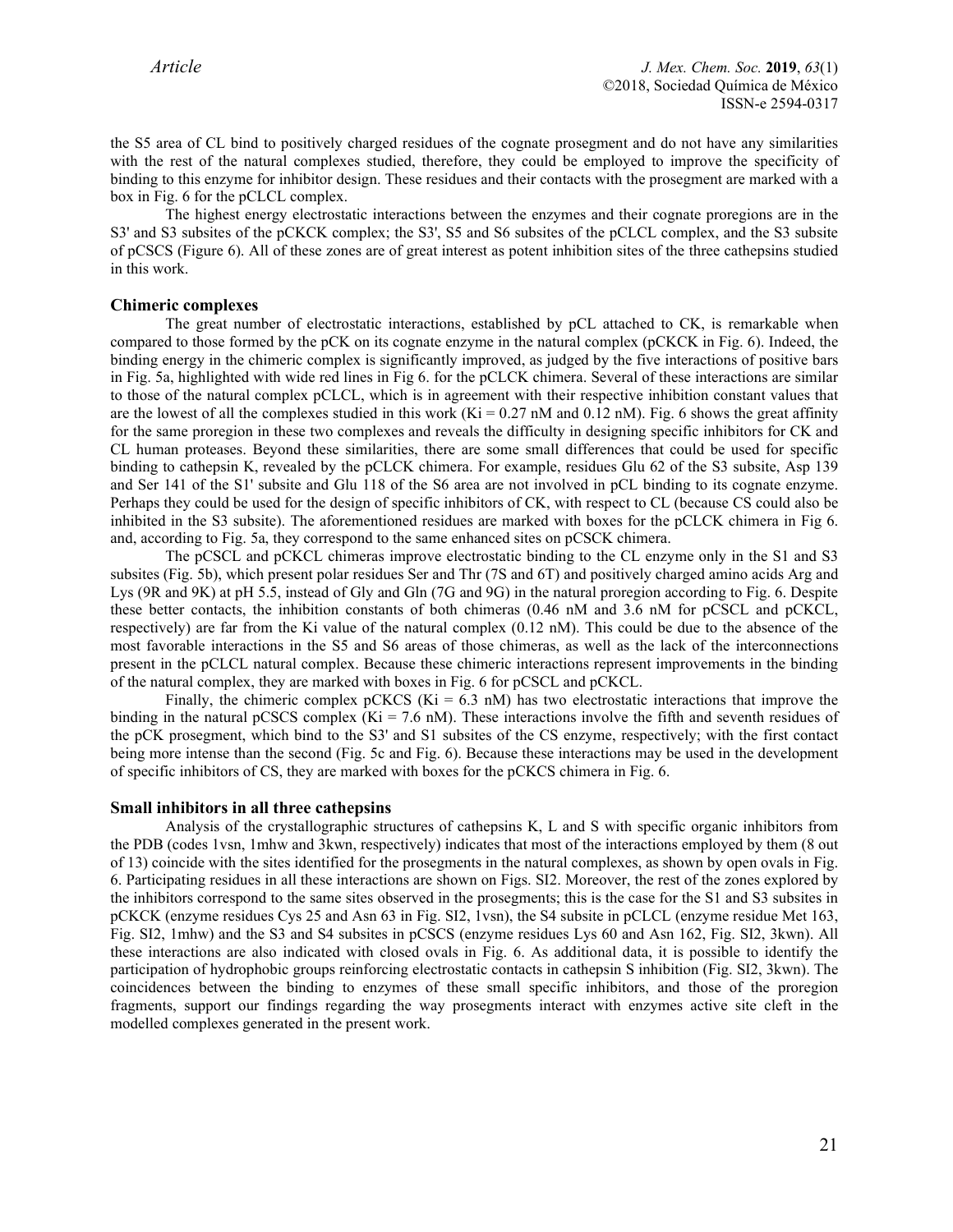#### **Other reported facts on cathepsins inhibition**

The parameter selected in this work for the study of intermolecular interactions is in agreement with the experimental fact reported by Löser and Pietzsch [9] on that, most of the known low molecular weight inhibitors of papain-like proteases contain electrophilic entities.

The high selectivity of the cathepsin S prosegment (pCS) for CL, and even for CK, reported by Guay et al. [3] can be explained, by our results, through the establishment of additional-to-natural interactions in the S1 subsite of CL and in the S6 area of CK.

Results published by Kramer et al. [10] on the substrate specificity of the same three cathepsins studied here correspond to the physicochemical properties observed for their natural proregions in S2, S3 and S4 subsites, except that, for these last two sites, prosegment inhibition is better performed by positive charged residues.

The 13-amino acid fragments studied here bind to primed enzyme regions equivalent to those observed for the first beta-hairpin loop and the N-terminal segment of the stefin B inhibitor in the active site cleft of papain [20], a close homolog to cathepsins. This fact may indicate the existence of some molecular patterns common to cysteine protease inhibitors.

The lack of inhibition power of the MNGFQ pentapeptide against cathepsin L, reported by Chowdhury et al. [39], can be explained by our results considering that this pentapeptide is missing the most important residues for the molecular recognition of S1'and from the S3 to S6 subsites and areas, i.e., Arg 2, Asn 10, Arg 11, and Lys 12 (2R, 10N, 11R and 12K using prosegment numbering of Table 1 and Fig. 6).

A lower inhibition power for an 81-amino acid fragment of the human cathepsin L prosegment compared with the quasi-complete prosegment chain has been reported by Carmona et al. [42]. This result can be explained by the lack of the Lys 12 residue in the proregion, which strongly attaches to the S5 and S6 areas of the enzyme (12K in Fig. 6). On the other hand, we hypothesize that the failure of the C-terminal 44-amino acid-long proregion to properly inhibit human cathepsin L, presented in the same work [42], might not be due to the absence of adequate residues for recognition, because it has the entire 13 residues of the proregion fragment, but rather to the lack of secondary structural elements (such as the first and second prosegment helixes), which could alter the conformational stability of the prosegment itself. This explanation is plausible because a destabilizing conformational change was proposed by Cappetta et al. [43] when they introduced mutations (far from the active site) in the GNFD motif of the Fasciola hepatica cathepsin L prosegment and it was detected only marginal enzymatic activity. Thus, the conformational effects of the entire propeptide moieties on the proteolytic activity control still requires more detailed studies.

## **Conclusions**

Comparison of the interfacial electrostatic interactions in natural complexes indicate that five sites and areas, S1' and the S3, S4, S5 and S6, probably determine the specificity of the intermolecular recognition in the pCLCL complex. Furthermore, the highest energy bonds are found in the S3' and S3 subsites for the cathepsin K complex (pCKCK); S3', S5 and S6 for the cathepsin L complex (pCLCL), and S3 for the cathepsin S complex (pCSCS). Among them, cathepsin L establishes the highest number of both electrostatic interactions and interconnections with its natural proregion, revealing the S5 and S6 areas to be high-energy anchoring sites. Moreover, residues Asp 72 and Tyr 73 in the S5 area of cathepsin L can increase the selectivity of the enzyme to charged and polar groups of inhibitor molecules.

Regarding chimeric complexes, pCLCK reveals the great similarity between the receptor residues in the catalytic subsites of cathepsins K and L. This fact could hinder the design of specific inhibitors through electrostatic interactions for these two enzymes. Furthermore, chimeric complexes pCSCL and pCKCL improve the electrostatic binding to the enzyme with respect to the natural complex pCLCL only in subsites S1 and S3, because the proregions in these chimeric complexes present polar and positively charged residues. The pCKCS chimeric complex has two electrostatic interactions that improve natural binding to the enzyme at the S3' and S1 subsites. Proregion groups involved here are the polar side chain of a methionine (5M) and the main chain of a glycine (7G).

In this study, electrostatic interactions proved to be a reliable parameter to describe the intermolecular prosegment-enzyme interface of the analyzed cathepsin complexes. Furthermore, experimental results from other research studies on the inhibition of cathepsins could be explained at a molecular level, such as the cathepsin L inhibition by fragments of its own prosegment or peptidomimetic compounds, the selectivity of cathepsin S prosegment for cathepsins L and K, and the common zones used by prosegments and other ligand proteins to inhibit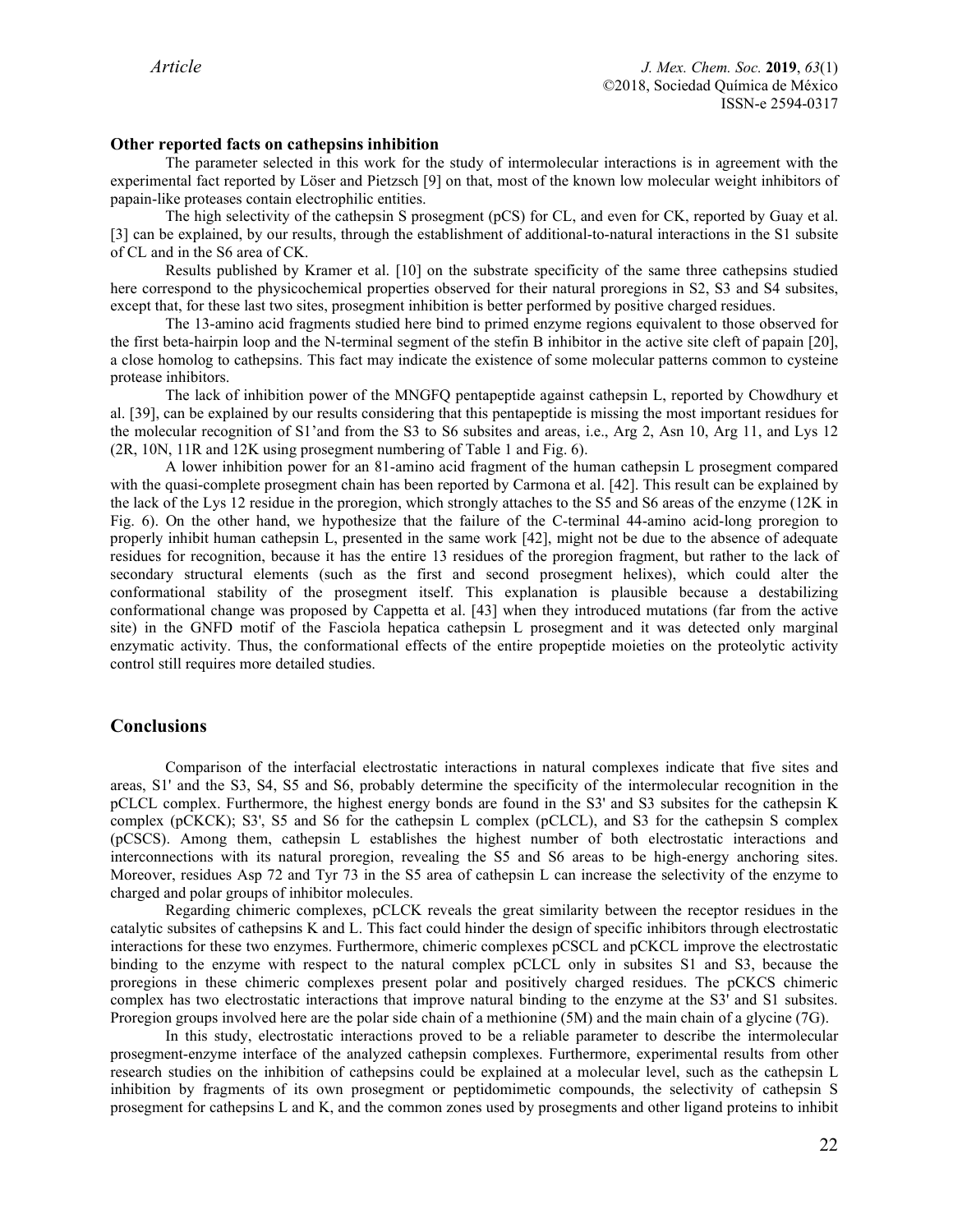papain and the cathepsin enzymes studied here. This last fact suggests that the study of electrostatic interactions may be useful to elucidate relevant interactions in other members of the cysteine protease family.

# **Acknolwedgements**

JCM-H was supported by the National Council of Science and Technology (CONACYT, Mexico) [scholarship number: 194059].

### **References**

- 1. Schick, C.; Pemberton, P.A.; Shi, G.P.; Kamachi, Y.; Cataltepe, S.; Bartuski, A.J.; Gornstein, E.R.; Bromme, D.; Chapman, H.A.; Silverman, G.A. *Biochem.* **1998**, *37*, 5258-5266.
- 2. Palermo, C.; Joyce. J.A. *Trends Pharmacol Sci*. **2007**, *29*, 22-28.
- 3. Schornberg, K.; Matsuyama, S.; Kabsch, K.; Delos, S.; Bouton, A.; White, J. *J. Virol*. **2006**, *80*, 4174-4178.
- 4. Lankelma, J.M.; Voorend, D.M.; Barwari, T.; Koetsveld, J.; Van der Spek, A.H.; De Porto, A.P.N.A.; Van Rooijen, G.; Van Noorden, C.J.F. *Life Sciences*. **2010**, *86*, 225–233.
- 5. Bromme, D.; Klaus, J.L.; Okamoto, K.; Rasnick, D.; Palmer, J.T. *Biochem. J.* **1996**, *315*, 85-89.
- 6. Cywin, C.L.; Firestone, R.A.; McNeil, D.W.; Grygon, C.A.; Crane, K.M.; White, D.M.; Kinkade, P.R.; Hopkins, J.L.; Davidson, W.; Labadia, M.E.; Wildeson, J.; Morelock, M.M.; Peterson, J.D.; Raymond, E.L.; Brownand, M.L.; Spero, D.M. *Bioorg. Med. Chem*. **2003**, *11*, 733-740.
- 7. Gauthier, J.Y.; Chauret, N.; Cromlish, W.; Desmarais, S.; Duong, L.T.; Falgueyret, J.P.; Kimmel, D.B.; Lamontagne, S.; Le'ger, S., Le Riche, T.; Sing, C.; Masse', L.F.; McKay, D.J.; Nicoll-Griffith, D.A.; Oballa, R.M.; Palmer, J.T.; Percival, M.D.; Riendeau, D.; Robichaud, J.; Rodan, G.A.; Rodan, S.B., Seto, C.; The´rien, M.; Truong, V.L.; Venuti, M.C.; Wesolowski, G.; Young, R.N.; Zambonia, R.; Black, W.C. *Bioorg. Med. Chem. Lett.* **2008**, *18*, 923-928.
- 8. Stoch, S.A.; Wagner, J.A.*Clin. Pharmacol. Ther.* **2008**, *83*, 172-176.
- 9. Löser, R.; Pietzsch, J. *Cysteine cathepsins. Front Chem*. **2015**, *23*, 3-37.
- 10. Kramer, L.; Turk, D.; Turk, B. *Trends Pharmacol Sci.* **2017**, *38*, 873-889.
- 11. Coulombe, R.; Grochulski, P.; Sivaraman, J.; Ménard, R.; Morton, J.S. Cygler, M. *EMBO J.* **1996**, *15*, 5492-5503.
- 12. Maubach, G.; Schilling, K.; Rommerskirch, W.; Wenz, I.; Schultz, J.E.; Weber, E.; Wiederanders, B. *Eur. J. Biochem.* **1997**, *250*, 745-750.
- 13. Billington, C.J.; Mason, P.; Magny, M.C.; Mort, J.S. *Biochem. Biophys. Res. Commun*. **2000**, *276*, 924-929.
- 14. Nomura, T.; Fujisawa, Y. *Biochem. Biophys. Res. Commun*. **1997**, *230*, 143-146.
- 15. Ishidoh, K.; Saido, T.C.; Kawashima, S.; Hirose, M.; Watanabe, S.; Sato, N.; Kominami, E. *Biochem. Biophys. Res. Commun.* **1998**, *252*, 202-207.
- 16. Ménard, R.; Carmona, E.; Takebe, S.; Dufour, E.; Plouffe, C.; Mason, P.; Mort, J.S. *J. Biol. Chem*. **1998**, *273*, 4478-4484.
- 17. Rieman, D.J.; McClung, H.A.; Dodds, R.A.; Hwang, S.M.; Holmes, M.W.; James, I.E.; Drake, F.H.; Gowen, M. *Bone*. **2001**, *28*, 282-289.
- 18. Berman, H.M.; Westbrook, J.; Feng, Z.; Gilliland, G.; Bhat, T.N.; Weissig, H.; Shindyalov, I.N.; Bourne, P.E. *Nucleic Acids Res*. **2000**, *28*, 235-242.
- 19. Schechter, I.; Berger, A. *Biochem. Biophys. Res. Commun*. *1967*, **27**, 157-162.
- 20. Turk, V.; Stoka, V.; Vasiljeva, O.; Renko, M.; Sun, T.; Turk, B.; Turk, D. *Biochim. Biophys. Acta*. **2012**, *1824*, 68-88.
- 21. Guay, J.; Falgueyret, J.P.; Ducret, A.; Percival, M.D.; Mancini, J.A. *Eur. J. Biochim*. **2000**, *267*, 6311- 6318.
- 22. Wiederanders, B. *Acta. Biochim. Pol.* **2003**, *50*, 691.
- 23. Ang, K.K.H.; Ratnam, J.; Gut, J.; Legac J.; Hansell, E.; Mackey, Z.B.; Skrzypczynska, K.M.; Debnath, A.; Engel, J.C.; Rosenthal, P.J.; McKerrow, J.H.; Arkin, M.R. and Renslo, A.R. *PLoSNegl. Trop. Dis.* **2011**, *5*, e1023, doi:10.1371/journal.pntd.0001023.